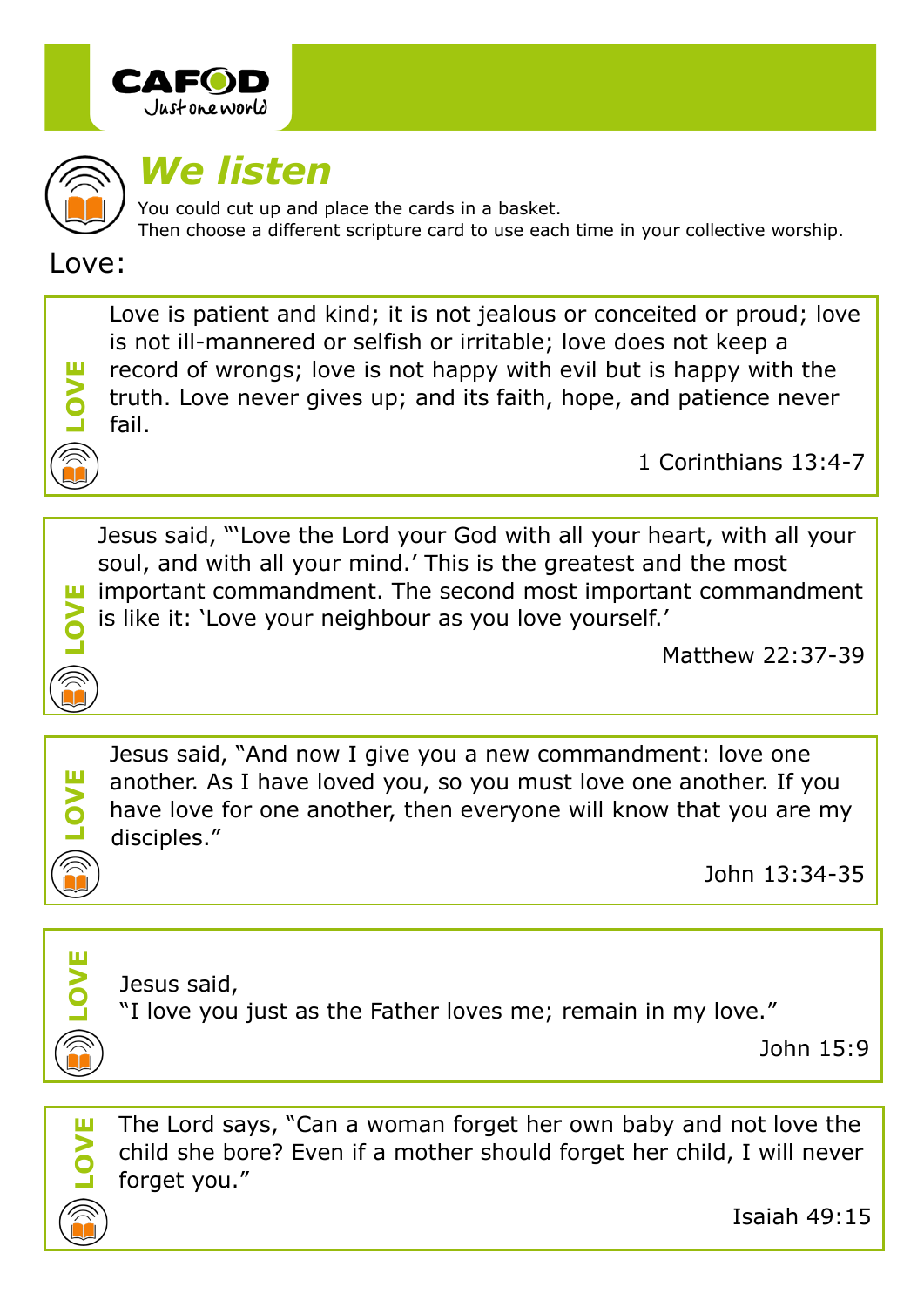## Hope:

**HOPE**

Jesus said:

"I have come in order that you might have life – life in all its fullness."

John 10:10

Jesus said:

"Happy are those who know they are spiritually poor; the Kingdom of heaven belongs to them!

Happy are those who mourn; God will comfort them!

Happy are those who are humble; they will receive what God has promised!

Happy are those whose greatest desire is to do what God requires; God will satisfy them fully!

Happy are those who are merciful to others; God will be merciful to them!

Happy are the pure in heart; they will see God!

Happy are those who work for peace; God will call them his children!

Happy are those who are persecuted because they do what God requires; the Kingdom of heaven belongs to them!

Happy are you when people insult you and persecute you and tell all kinds of evil lies against you because you are my followers."

Matthew 5:1-11



HOPE

"I am the light of the world," he said. "Whoever follows me will have the light of life and will never walk in darkness."

John 8:12

#### Peace:



"I have called you by name – you are mine."

Isaiah 43:1-2

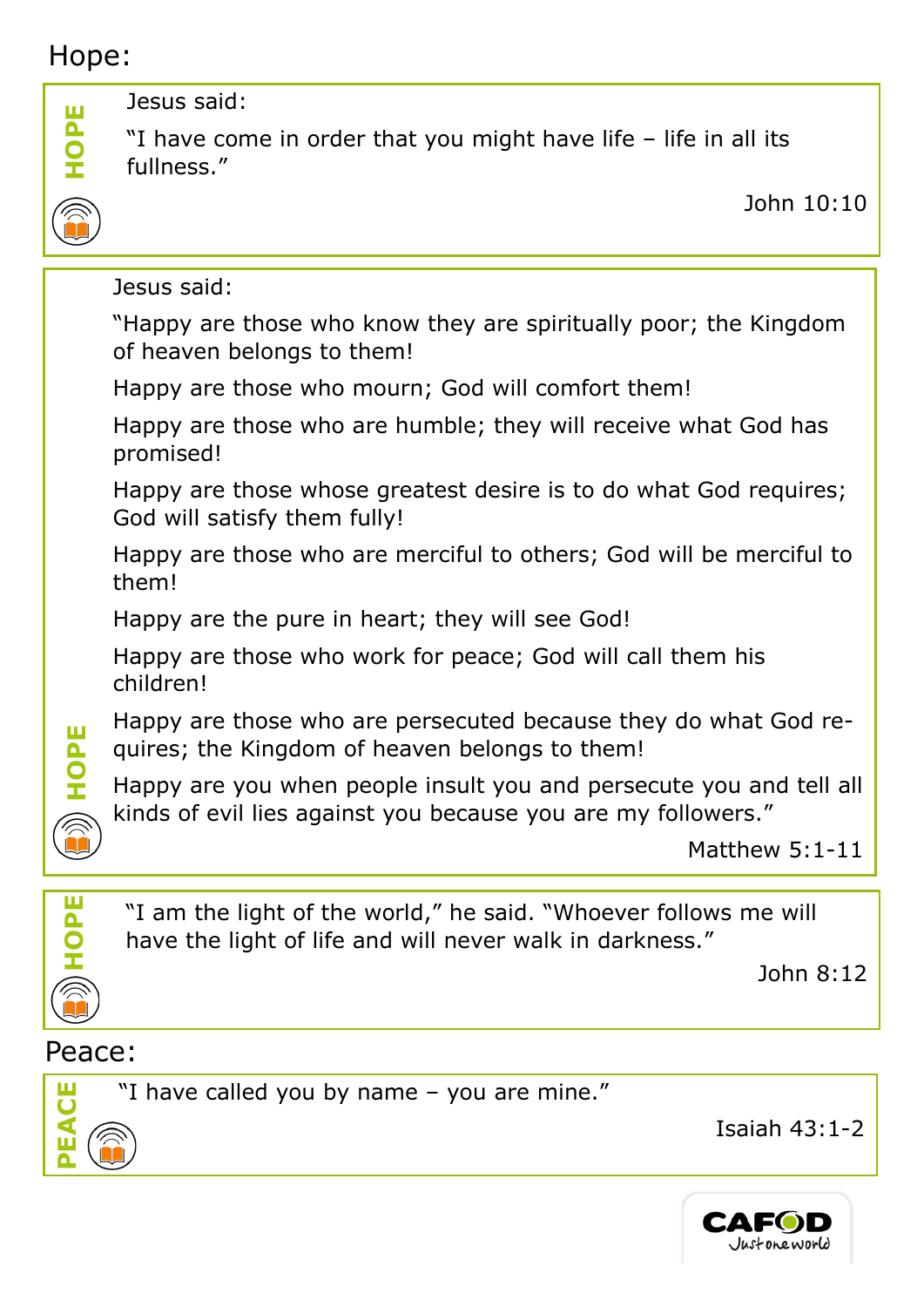

 "Happy are those who work for peace; God will call them his children!"



"The Helper, the Holy Spirit, whom the Father will send in my name, will teach you everything and make you remember all that I have told you. Peace is what I leave with you; it is my own peace that I give you. I do not give it as the world does. Do not be worried and upset; do not be afraid."

John 14:26-27

## Creation:



CREATION **CREATION**

**CREATION**

How clearly the sky reveals God's glory! How plainly it shows what he has done! Each day announces it to the following day; each night repeats it to the next. No speech or words are used, no sound is heard; yet their message goes out to all the world and is heard to the ends of the earth.

Psalm 19:1-4

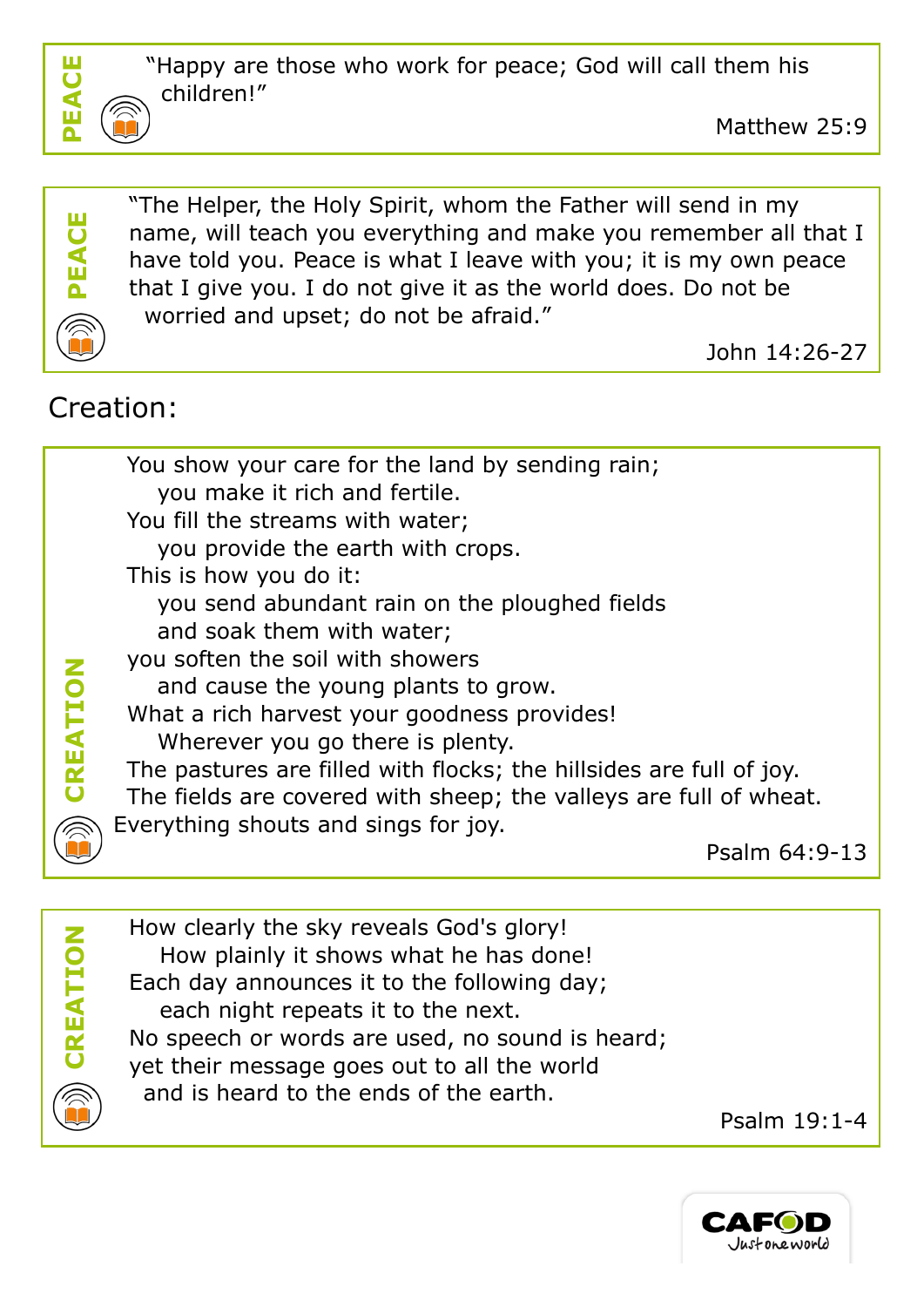God looked at everything he had made and was very pleased.

Genesis 1:31

## Vocation / Mission:

The Lord said to me, "I chose you before I gave you life, and before you were born I selected you to be a prophet to the nations."

I answered, "Sovereign Lord, I don't know how to speak; I am too young."



But the Lord said to me, "Do not say that you are too young, but go to the people I send you to, and tell them everything I command you to say. Do not be afraid of them, for I will be with you to protect you. I, the Lord, have spoken!"

Jeremiah 1:2-8

The Lord has told us what is good. What he requires of us is this: to do what is just, to show constant love, and to live in humble fellowship with our God.

Micah 6:8



**FORGIVENESS**

Jesus left that place, and as he walked along, he saw a tax collector, named Matthew, sitting in his office. He said to him, "Follow me." Matthew got up and followed him.

Matthew 9:9

#### Forgiveness:

Then Peter came to Jesus and asked, "Lord, if my brother keeps on FORGIVENESS sinning against me, how many times do I have to forgive him? Seven times?"

"No, not seven times," answered Jesus, "But seventy times seven, because the Kingdom of heaven is like this."

Matthew 18:21-23

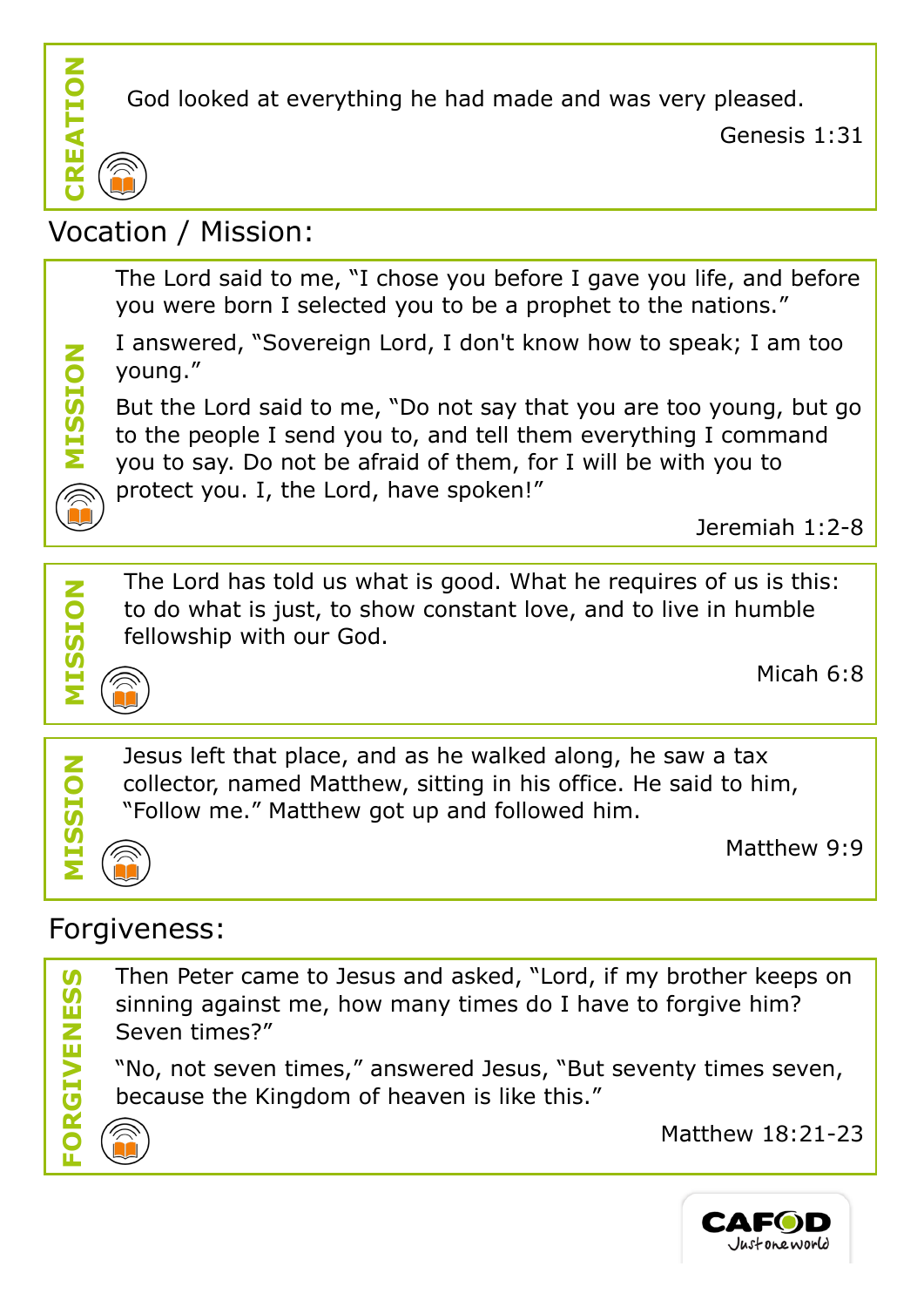Jesus said, "There was once a man who had two sons. The younger one said to him, 'Father, give me my share of the property now.' So the man divided his property between his two sons.

After a few days the younger son sold his part of the property and left home with the money. He went to a country far away, where he wasted his money in reckless living. He spent everything he had. Then a severe famine spread over that country, and he was left without a thing. So he went to work for one of the citizens of that country, who sent him out to his farm to take care of the pigs. He wished he could fill himself with the bean pods the pigs ate, but no one gave him anything to eat.

At last he came to his senses and said, 'All my father's hired workers have more than they can eat, and here I am about to starve! I will get up and go to my father and say, "Father, I have sinned against God and against you. I am no longer fit to be called your son; treat me as one of your hired workers."'

So he got up and started back to his father.

"He was still a long way from home when his father saw him; his FORGIVENESS **FORGIVENESS** heart was filled with pity, and he ran, threw his arms around his son, and kissed him. 'Father,' the son said, 'I have sinned against God and against you. I am no longer fit to be called your son.' But the father called to his servants. 'Hurry!' he said. 'Bring the best robe and put it on him. Put a ring on his finger and shoes on his feet. Then go and get the prize calf and kill it, and let us celebrate with a feast! For this son of mine was dead, but now he is alive; he was lost, but now he has been found.' And so the feasting began."

Luke 15:11-24

#### Justice:



The Lord has told us what is good. What he requires of us is this: to do what is just, to show constant love, and to live in humble fellowship with our God.

Micah 6:8

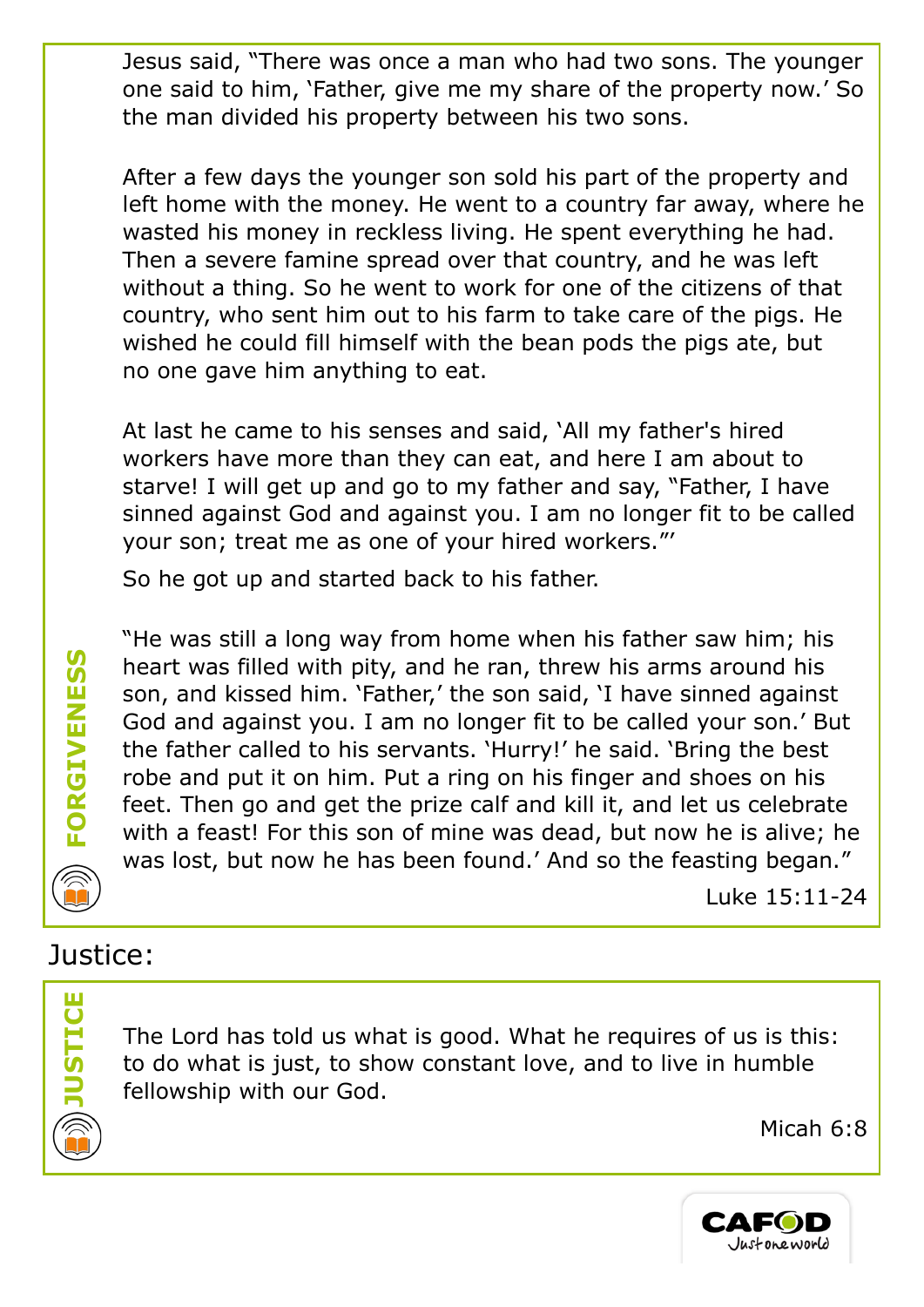He unrolled the scroll and found the place where it is written:

"The Spirit of the Lord is upon me, because he has chosen me to bring good news to the poor. He has sent me to proclaim liberty to the captives and recovery of sight to the blind, to set free the oppressed and announce that the time has come when the Lord will save his people."



Jesus rolled up the scroll, gave it back to the attendant, and sat down. All the people in the synagogue had their eyes fixed on him, as he said to them, "This passage of scripture has come true today, as you heard it being read."

Luke 4:17-21



The kind of fasting I want is this: Remove the chains of oppression and the yoke of injustice and let the oppressed go free. Share your food with the hungry and open your homes to the homeless poor. Give clothes to those who have nothing to wear, and do not refuse to help your own relatives. Then my favour will shine on you like the morning sun, and your wounds will be quickly healed. I will always be with you to save you; my presence will protect you on every side. When you pray, I will answer you. When you call to me, I will respond.

Isaiah 58:6-9

USTICE **JUSTICE**

But once more God will send us his spirit. The wasteland will become fertile, and fields will produce rich crops. Everywhere in the land righteousness and justice will be done. Because everyone will do what is right, there will be peace and security forever.

Isaiah 32:13-17